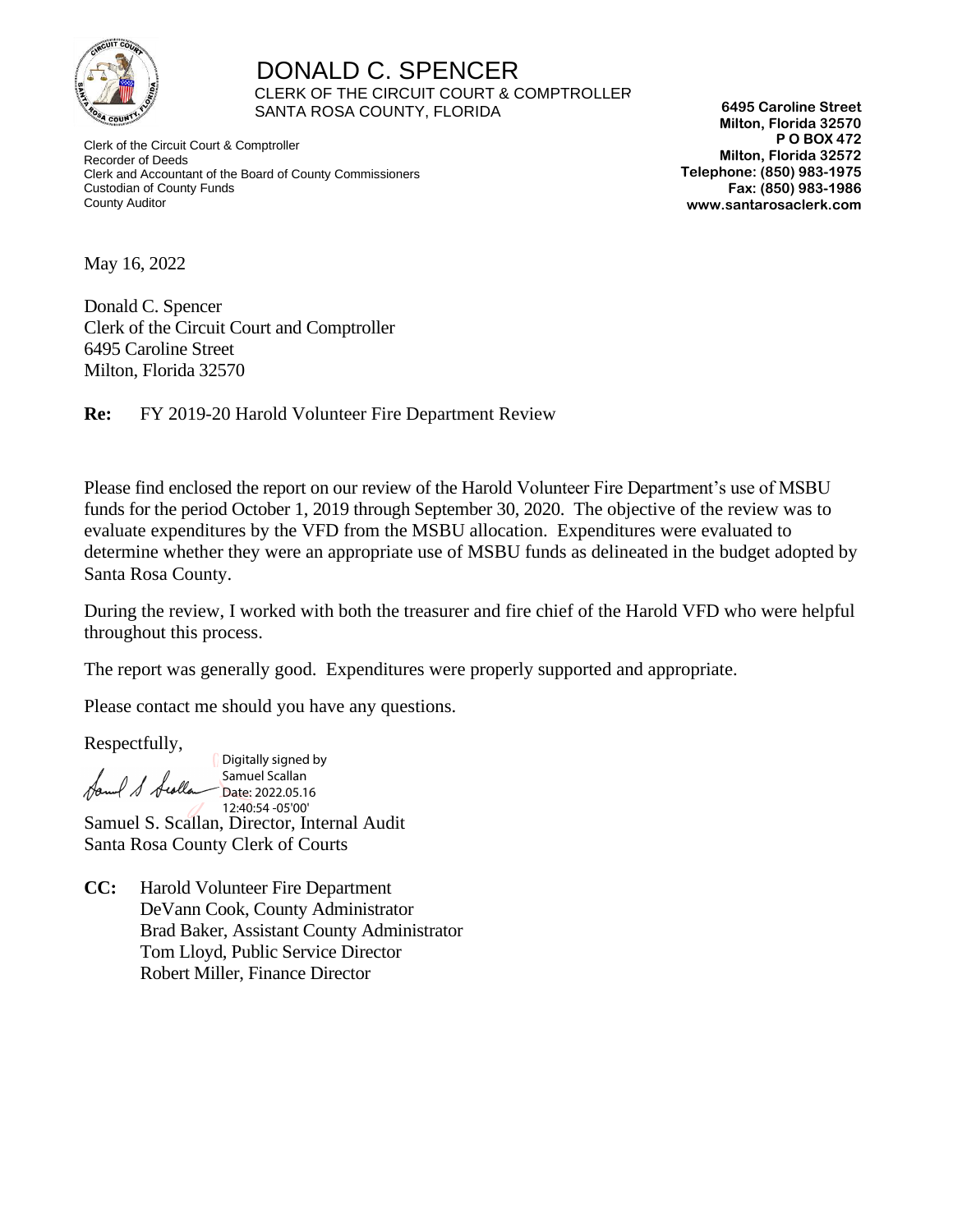# Santa Rosa COUNTY CLERK OF THE circuit COURT AND **COMPTROLLER**

## Internal audit DEPARTMENT

# REPORT ON REVIEW OF harold volunteer fire department use of msbu funds

Fiscal year 2019-20

## REPORT NUMBER BCC 21-02

REPORT ISSUED MaY 16, 2022

ISSUED BY: SAMUEL SCALLAN, director, Internal audit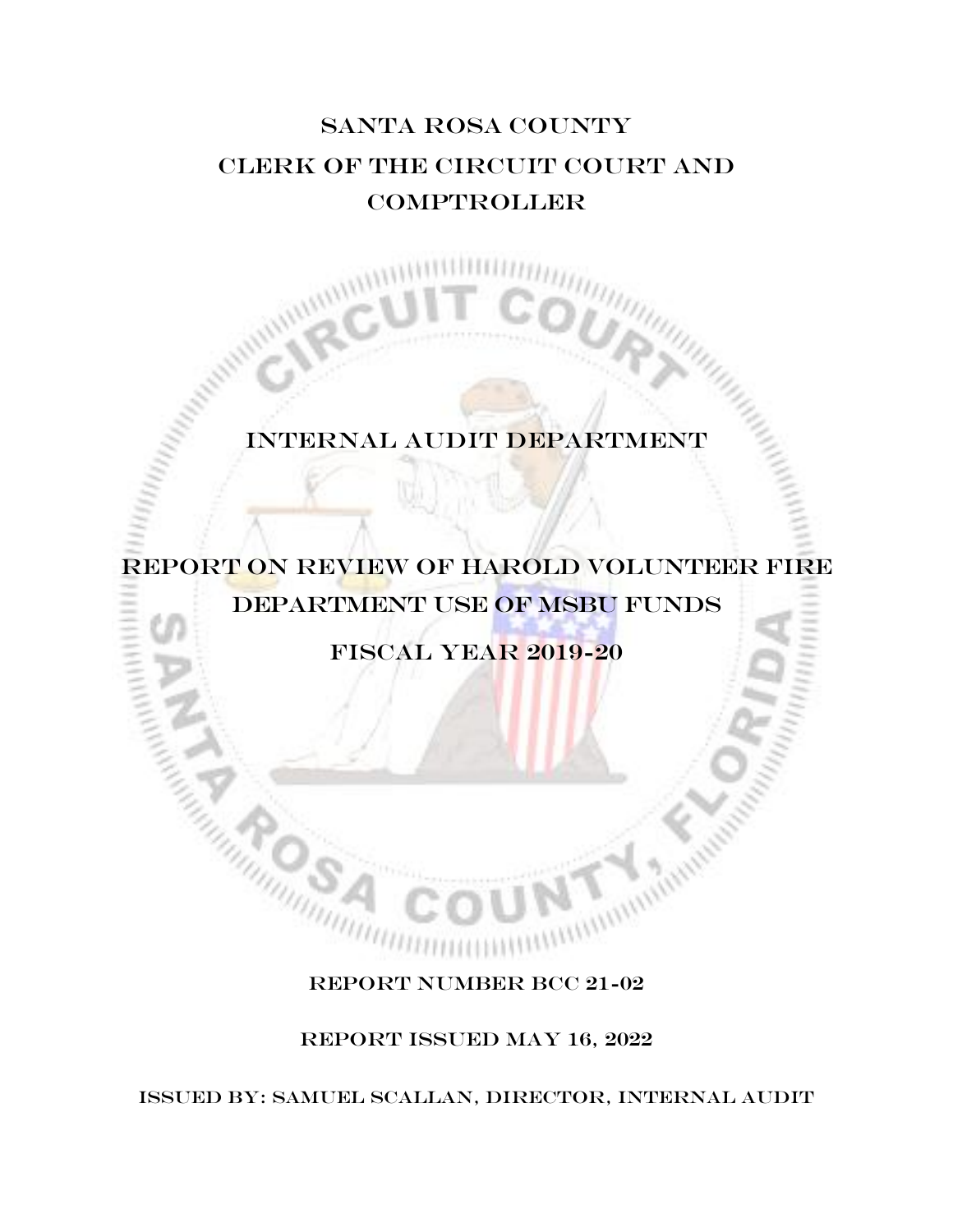## **Report on Review of Harold Volunteer Fire Department Use of MSBU Funds Fiscal Year 2019-20**

We have conducted a limited scope review of the Harold Volunteer Fire Department. Our work flows from language contained in Ordinance 90-23 providing for an audit of expenditures of MSBU funds to confirm proper expenditure of those funds. Our review was conducted in accordance with Standards for the Professional Practice of Internal Auditing promulgated by the Institute of Internal Auditors.

### **Background**

The Harold Volunteer Fire Department is a Florida not-for-profit corporation incorporated under the rules of Florida. Its corporate status is current.

Harold Volunteer Fire Department (VFD) was included in the Santa Rosa County Fire Protection Municipal Service Benefit Unit (MSBU) on May 24, 1990 in accordance with County Ordinance 90- 23. Each year, the VFD submits a budget request to the County. The final adopted budget for Harold is advanced to them in twelve monthly payments. Funds budgeted to Harold for the 2019-20 fiscal year were \$100,000.00.

### **Objectives and Scope**

The objective of our audit was to evaluate expenditures by the VFD from the MSBU allocation. Expenditures were evaluated to determine whether they were an appropriate use of MSBU funds as delineated in the budget adopted by Santa Rosa County. The period covers debits and checks issued and dated between October 1, 2019, and September 30, 2020.

This was a limited scope audit, the purpose of which was to determine whether the VFD expended MSBU funds in accordance with the budget adopted by Santa Rosa County and to ensure that expenditures were an appropriate use of MSBU funds. Our work is not an audit of financial statements of the VFD the purpose of which is to issue an opinion on those financial statements and accordingly we have not issued such an opinion.